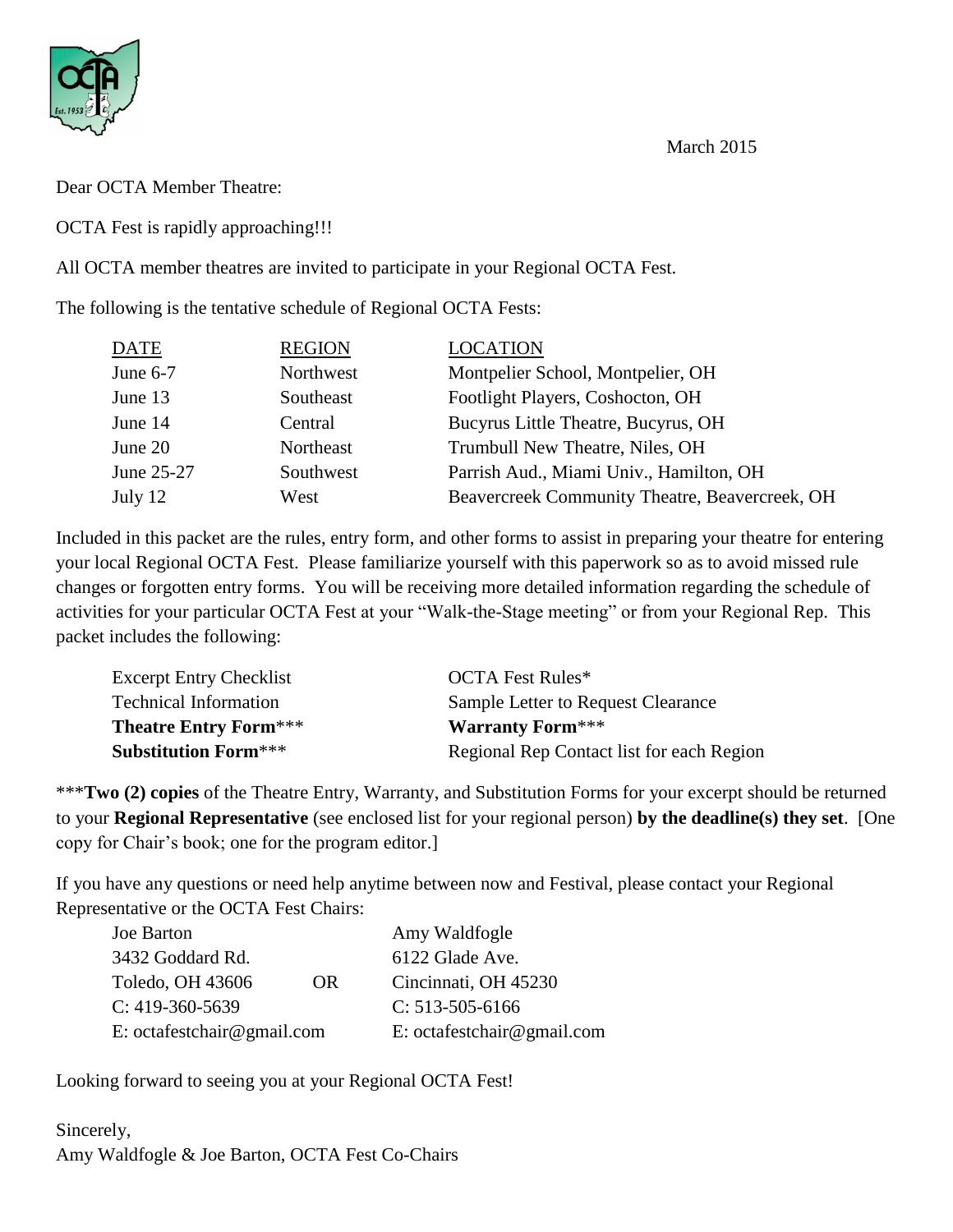# **OCTA Fest Regional Excerpt Entry Checklist**

| Items to be submitted to Reg. Rep.      | Number<br>Needed         | Received<br>By Rep. |
|-----------------------------------------|--------------------------|---------------------|
| Theatre Entry Form (2 pages)            | $\overline{2}$<br>copies |                     |
| Warranty Form (1 page)                  | 2<br>copies              |                     |
| <b>Substitution Form</b><br>(if needed) | $\overline{2}$<br>copies |                     |
| Original Copy of Script                 | 3                        |                     |
| Original Copy of Show Program           | 1                        |                     |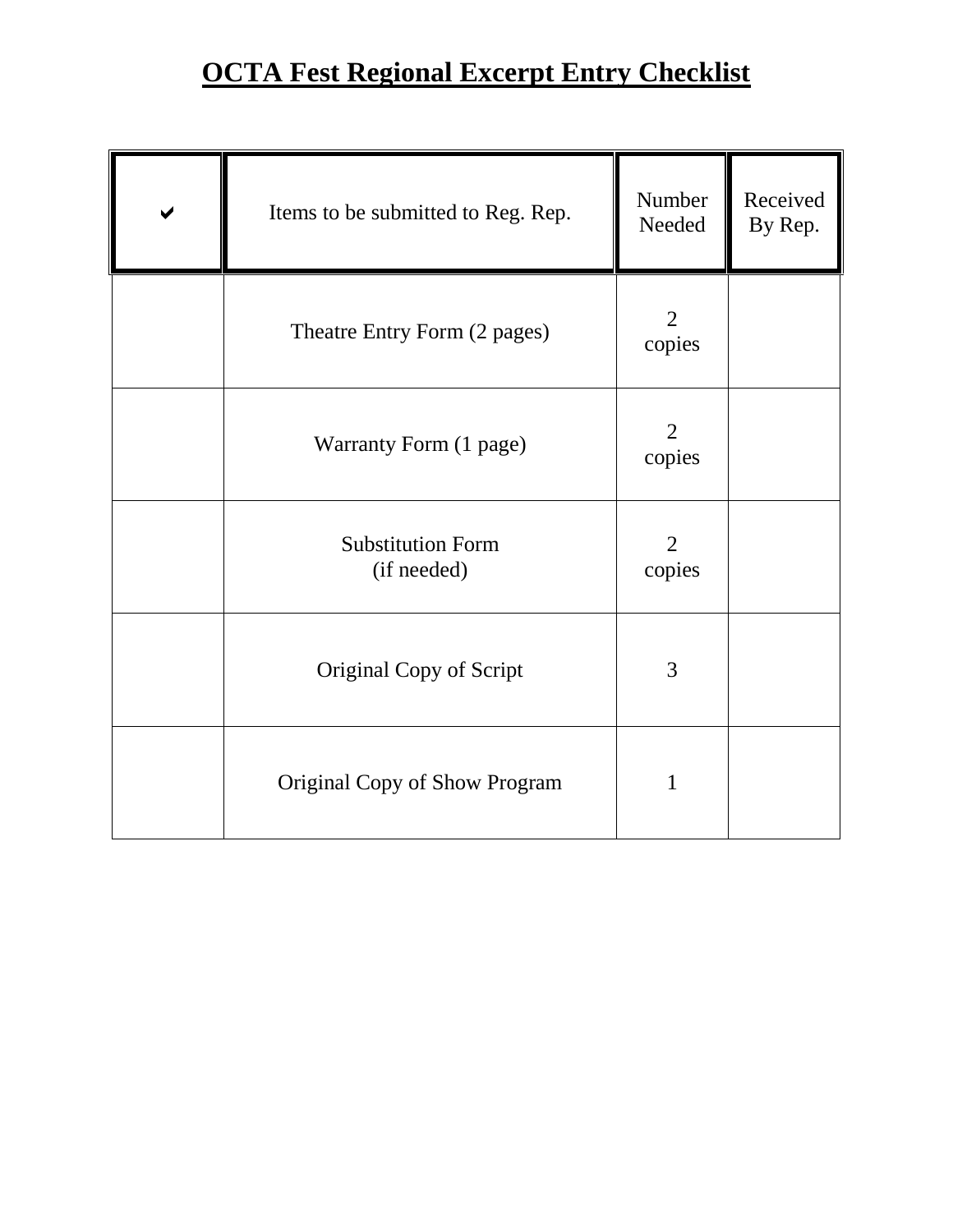## **REGIONAL TECHNICAL INFORMATION**

#### 1. **STAGE DIMENSIONS:**

This year the acting area at the State Festival will measure 16' deep by 24' wide, and will have a maximum height clearance of 7'6" (90 inches). If larger stage areas are available at the Regional Festivals, it is recommended that they be masked to conform to State Festival dimensions. **However, only the 16' x 24' space will be lit. Any action taking place outside that area will not be lit.** A minimum of five (5) masked entrances are needed: upstage center, upstage right, upstage left, downstage right, and downstage left.

#### 2. **LIGHTING:**

Six (6) areas – downstage right, downstage center, downstage left, upstage right, upstage center, and upstage left – providing general wash of stage using electronic dimmers. If the host theatre has a follow spot, it may offer its use to all theatres excerpting. **One follow spot will be provided at the State Conference.** Otherwise, if a theatre wishes to use a follow spot, it must bring its own. In either case, the theatre using the follow spot must provide its own operator. The follow spot must be set up prior to the start of the session in which that theatre is performing.

The set-up of any other special lighting must take place within the normal set-up time for the excerpt, which is part of the forty (40) minute set-up and performance time period, and struck with the five (5) minute strike allowance.

#### 3. **AUDIO:**

A minimum of three (3) microphones must be provided for all theatres. The host theatre must also provide a minimum of two (2) speakers, a 4-channel sound board, and an audio playback system (including a standard RCA audio input jack) for sound effects and music. The sound system will be permanent for all theatres and cannot be moved to use onstage. If an excerpt requires special sound equipment, the performing group must provide its own.

#### 4. **SET FURNISHINGS:**

All furniture and stage props must be furnished by the individual groups.

#### **5. OCTA-designated personnel will be assigned to all technical stations for all excerpts, and will strictly enforce the time limits, as per Festival Rules.**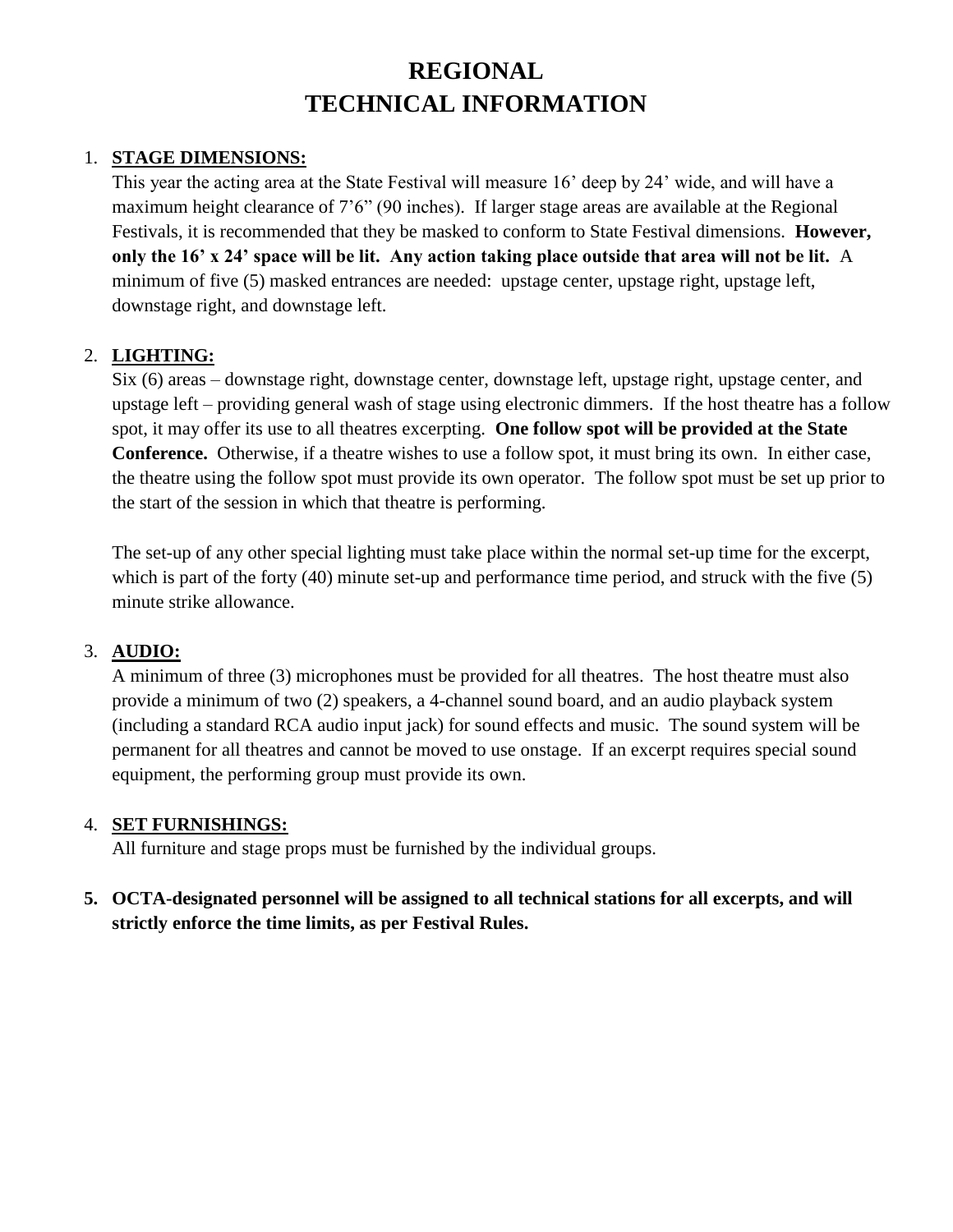

# *2015 REGIONAL OCTAFEST THEATRE ENTRY FORM*

| THEATRE NAME: ________________________________                                                                                                                                                                                                                                                                        |                                                                                                                       |
|-----------------------------------------------------------------------------------------------------------------------------------------------------------------------------------------------------------------------------------------------------------------------------------------------------------------------|-----------------------------------------------------------------------------------------------------------------------|
|                                                                                                                                                                                                                                                                                                                       |                                                                                                                       |
|                                                                                                                                                                                                                                                                                                                       |                                                                                                                       |
| LYRICS BY: __________________________________                                                                                                                                                                                                                                                                         |                                                                                                                       |
|                                                                                                                                                                                                                                                                                                                       |                                                                                                                       |
| EXCERPT DIRECTOR: <u>_________________________</u>                                                                                                                                                                                                                                                                    |                                                                                                                       |
|                                                                                                                                                                                                                                                                                                                       | EXCERPT DIRECTOR'S ADDRESS: ________________________CITY/STATE/ZIP: ____________                                      |
|                                                                                                                                                                                                                                                                                                                       |                                                                                                                       |
|                                                                                                                                                                                                                                                                                                                       |                                                                                                                       |
|                                                                                                                                                                                                                                                                                                                       | OTHER CONTACT ADDRESS: ____________________________CITY/STATE/ZIP: _____________                                      |
|                                                                                                                                                                                                                                                                                                                       |                                                                                                                       |
| Please mark if applicable and a notice will be placed in the program when marked:<br>This excerpt contains or uses: Adult language/situations_______ Gunfire______ Strobe Lighting_____                                                                                                                               |                                                                                                                       |
| This excerpt will be presented for showcasing purposes ONLY. __________                                                                                                                                                                                                                                               |                                                                                                                       |
|                                                                                                                                                                                                                                                                                                                       | EXCERPT CAST MEMBERS WHO ARE PERFORMING                                                                               |
| Character's Name                                                                                                                                                                                                                                                                                                      | <b>Actor's Name</b>                                                                                                   |
|                                                                                                                                                                                                                                                                                                                       | <u>and the state of the state of the state of the state of the state of the state of the state of the state of th</u> |
|                                                                                                                                                                                                                                                                                                                       |                                                                                                                       |
|                                                                                                                                                                                                                                                                                                                       |                                                                                                                       |
|                                                                                                                                                                                                                                                                                                                       |                                                                                                                       |
| <u> 1989 - Johann Barn, mars ann an t-Amhain Aonaich an t-Aonaich an t-Aonaich ann an t-Aonaich ann an t-Aonaich</u>                                                                                                                                                                                                  |                                                                                                                       |
|                                                                                                                                                                                                                                                                                                                       |                                                                                                                       |
| 6.<br><u> 1989 - Johann Barn, mars ann an t-Amhain Aonaich an t-Aonaich an t-Aonaich ann an t-Aonaich ann an t-Aonaich</u>                                                                                                                                                                                            |                                                                                                                       |
|                                                                                                                                                                                                                                                                                                                       |                                                                                                                       |
|                                                                                                                                                                                                                                                                                                                       |                                                                                                                       |
|                                                                                                                                                                                                                                                                                                                       |                                                                                                                       |
| $10.$ $\frac{1}{2}$ $\frac{1}{2}$ $\frac{1}{2}$ $\frac{1}{2}$ $\frac{1}{2}$ $\frac{1}{2}$ $\frac{1}{2}$ $\frac{1}{2}$ $\frac{1}{2}$ $\frac{1}{2}$ $\frac{1}{2}$ $\frac{1}{2}$ $\frac{1}{2}$ $\frac{1}{2}$ $\frac{1}{2}$ $\frac{1}{2}$ $\frac{1}{2}$ $\frac{1}{2}$ $\frac{1}{2}$ $\frac{1}{2}$ $\frac{1}{2}$ $\frac{1$ |                                                                                                                       |
|                                                                                                                                                                                                                                                                                                                       | Use another page to list more actors.  Dates you performed this play: ______________________________                  |

Please include a copy of the program from your production of this play with this form.

*Return this entry form to your Regional Representative by the regional deadline as determined by your Reps. Three Copies of your script (Originals, Please – No Photocopies) must accompany this form.*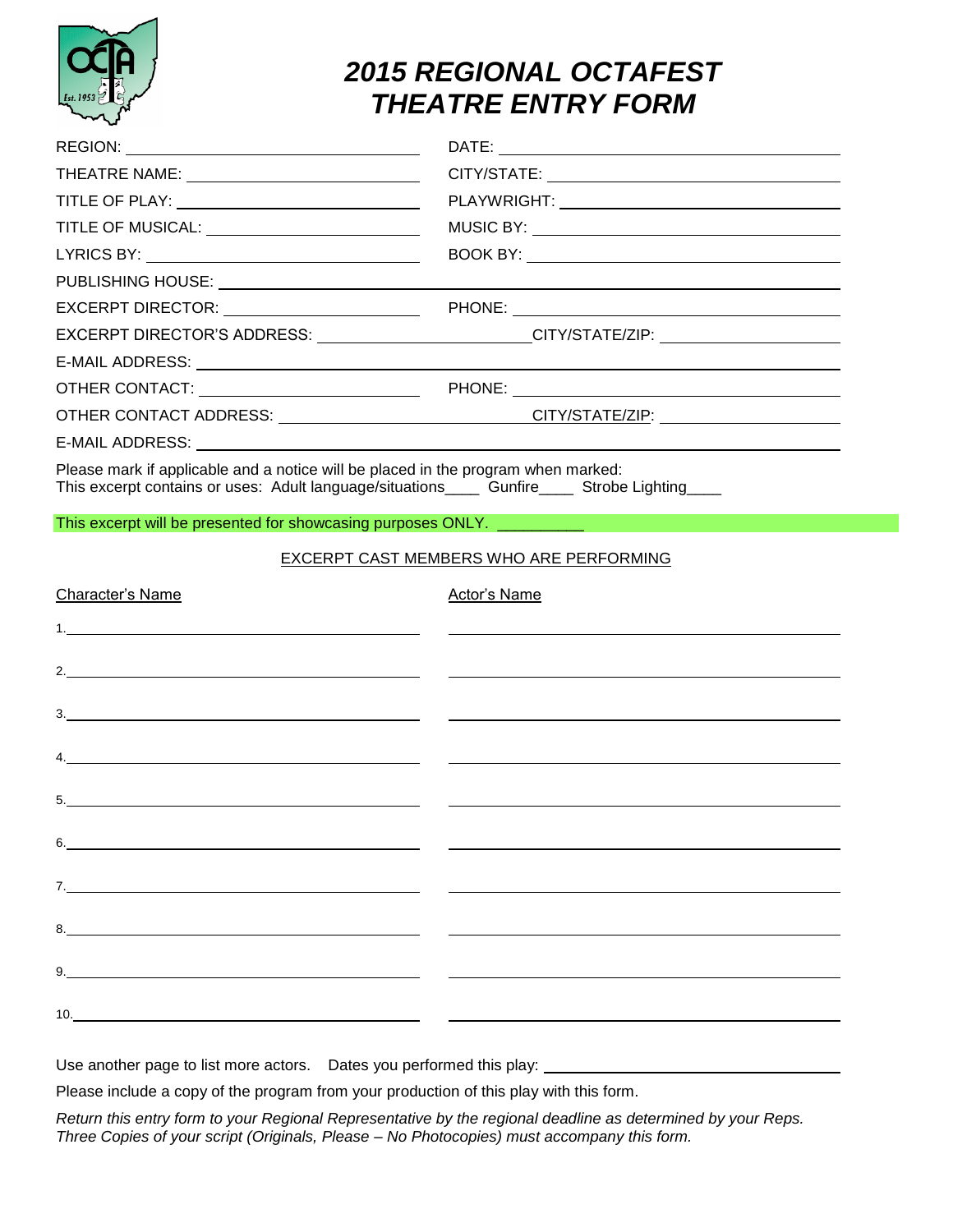| SET DESIGNER: WE ARRIVE TO A SERVICE THE SERVICE OF THE SERVICE OF THE SERVICE OF THE SERVICE OF THE SERVICE OF THE SERVICE OF THE SERVICE OF THE SERVICE OF THE SERVICE OF THE SERVICE OF THE SERVICE OF THE SERVICE OF THE S |
|--------------------------------------------------------------------------------------------------------------------------------------------------------------------------------------------------------------------------------|
|                                                                                                                                                                                                                                |
|                                                                                                                                                                                                                                |
|                                                                                                                                                                                                                                |

For the 2015 Regional Festivals, a synopsis of your show must be written for the program. Use no less than a 10-point font. The synopsis must fit a 2 x 4 space (see below)



| OCTA DELEGATE:         | PHONE:          |
|------------------------|-----------------|
| OCTA DELEGATE ADDRESS: | CITY/STATE/ZIP: |
| OCTA DELEGATE E-MAIL:  |                 |

If you have any questions, please contact:

**Amy Waldfogle or Joe Barton 6122 Glade Ave. 3432 Goddard Rd Cincinnati, OH 45230 C: 513-505-6166 C: 419-360-5639 E: octafestchair@gmail.com E: octafestchair@gmail.com**

*Return this entry form to your Regional Representative by the regional deadline as determined by your Reps. Three Copies of your script (Originals, Please – No Photocopies) must accompany this form.*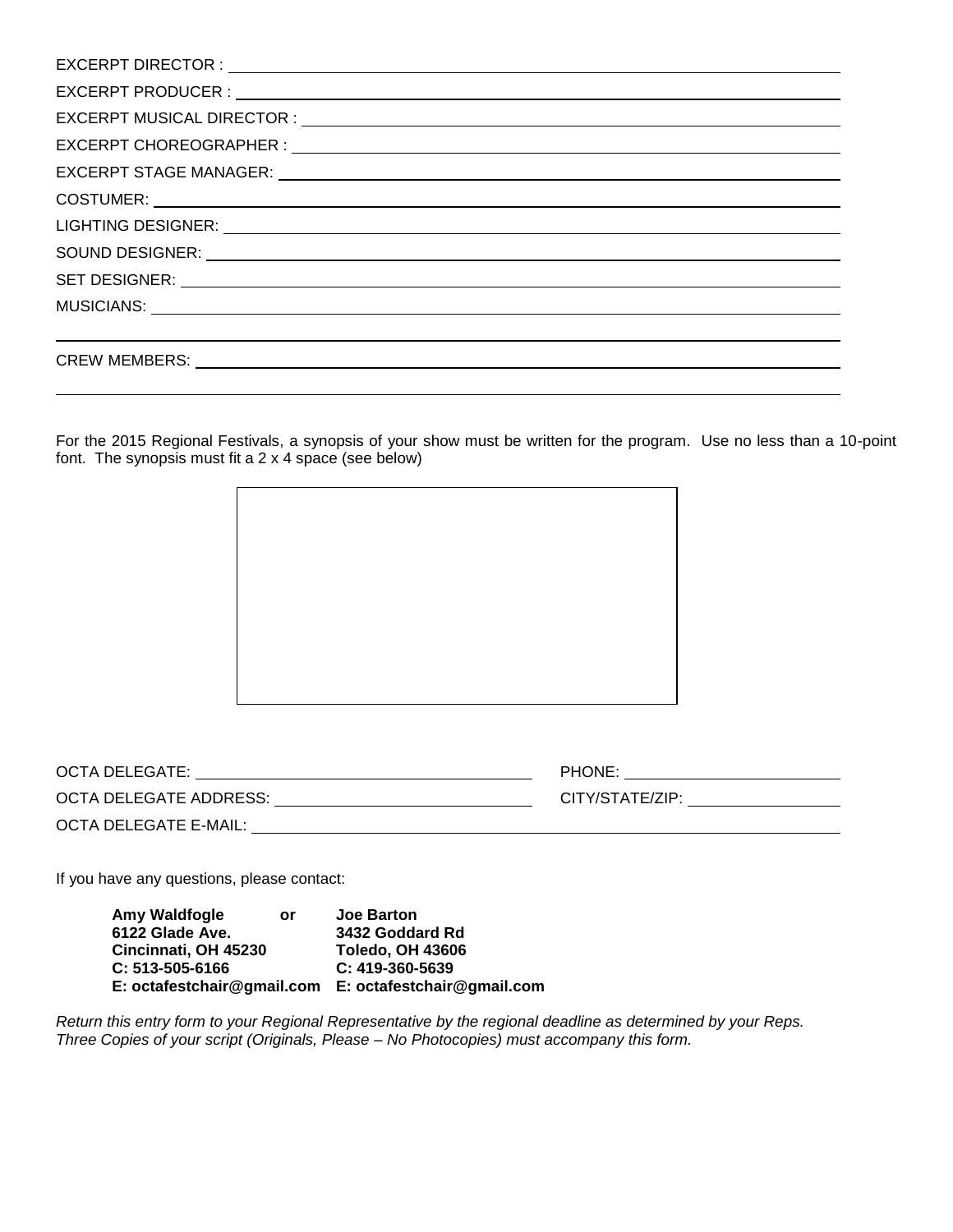

# *2015 REGIONAL OCTAFEST SUBSTITUTION FORM*

| Substitution(s) to be made: |  |
|-----------------------------|--|
|                             |  |
|                             |  |
|                             |  |
|                             |  |
|                             |  |
|                             |  |
|                             |  |
|                             |  |
|                             |  |
|                             |  |

### **Return this Form to Your Regional Representative.**

If you have any questions, please contact one of the OCTA Fest Co-Chairs:

| Joe Barton                 |     | Amy Waldfogle              |
|----------------------------|-----|----------------------------|
| 3432 Goddard Rd.           |     | 6122 Glade Ave.            |
| Toledo, OH 43606           | OR. | Cincinnati, OH 45230       |
| $C: 419-360-5639$          |     | $C: 513-505-6166$          |
| E: octafestchair@gmail.com |     | E: octafestchair@gmail.com |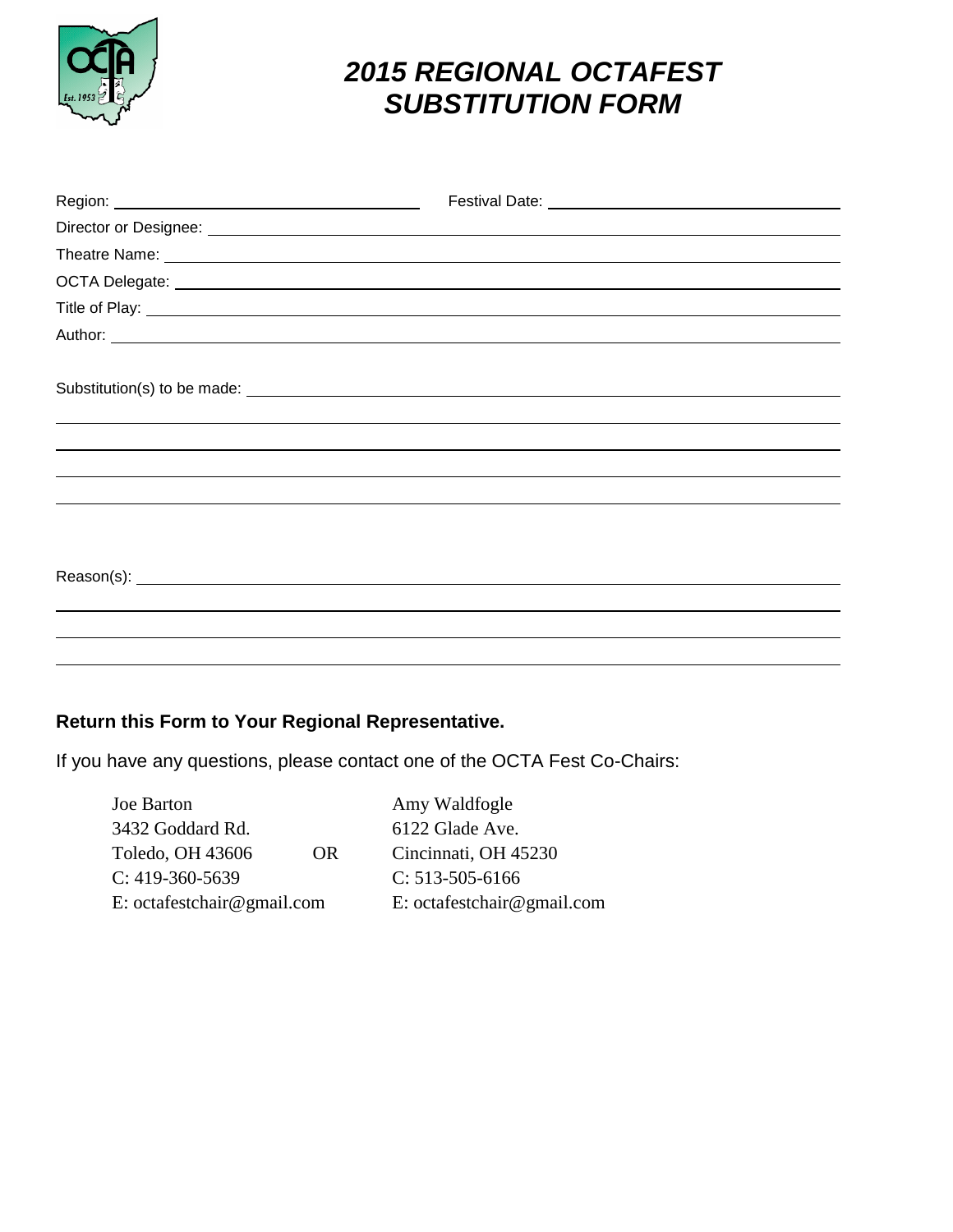### **Rules of OCTA Regional and State Festivals**

#### **Items in red indicated newest rule changes**

- 1. In each OCTA Region, the Regional Representatives will be responsible for seeing that an excerpt Festival is held between two (2) or more **competing** theatres, so an excerpt may be selected to represent that region in the State Festival. Without Board approval, no excerpt can be sent to State if no Regional Festival is held.
- 2. To present at the Regional Festival, all theatres must:
	- a. Be current paid members of the Ohio Community Theatre Association.
	- b. Have opened the production between last year's Regional Festival and this year's Regional Festival.
	- c. Have publicized the production as part of their season.
	- d. No theatre will be allowed to excerpt more than one (1) production a year in a Regional Festival.
	- e. Each theatre shall send three (3) copies of the script (originals no photocopies) to the Regional Rep Chair. These will be sent to the Responders for reading and will be returned at the Regional unless your excerpt is invited to the State Conference; then the scripts will be sent to the Responders for the State OCTA Fest and will be returned at that time.
	- f. Each theatre shall provide a brief synopsis of the total show for the program. This synopsis shall use no less than a 10-point font, and must fit in a 2-inch by 4-inch space. (see entry form)
- 3. A. Excerpt material presented must be a continuous (non-edited) excerpt of the published script, unless written permission to edit is received from the publishing company or author and given to the OCTA Fest Chair before the excerpt can be performed. If incidental music is used, then written permission must be secured and presented to the OCTA Fest Chair before the excerpt can be performed. The same excerpt **and cast** must be presented if invited to State, however changes suggested at Regional Festivals by Responders may be incorporated within the original cutting.

B. No unnecessary substitutions in cast may be made. **At least 75% of the excerpt cast must be performing in their original roles.** However, if the entire production has a cast of only two (2) or three (3) people, one (1) cast member may be substituted, if necessary. **Only those performing onstage at the Festival will be counted for this requirement. (See Rule 15A & B, in reference to maintaining the integrity of the published script).** If substitutions are made, the Substitution Form must be sent to the Regional Representative at least two (2) weeks prior to the Festival.

C. If a theatre is unable to send an excerpt that meets the participation requirement mentioned in Rule #3B, the theatre may appeal to the OCTA Fest Chair at least two (2) weeks prior to the Festival for an exemption, by phone or email. Decision of the OCTA Fest Chair is final. Alternatively, the theatre may choose to present an excerpt for showcasing only.

D. Any emergency substitutions within two (2) weeks of the Festival must be approved by the OCTA Fest Chair, by phone or email.

4. INDIVIDUAL THEATRES AR RESPONSIBLE FOR THE LEGAL CLEARANCE OF ALL MATERIALS USED AT BOTH REGIONAL AND STATE FESTIVALS, AND WILL VERIFY SAID CLEARANCE TO REGIONAL REPRESENTATIVE BEFORE BEING PERMITTED TO PERFORM.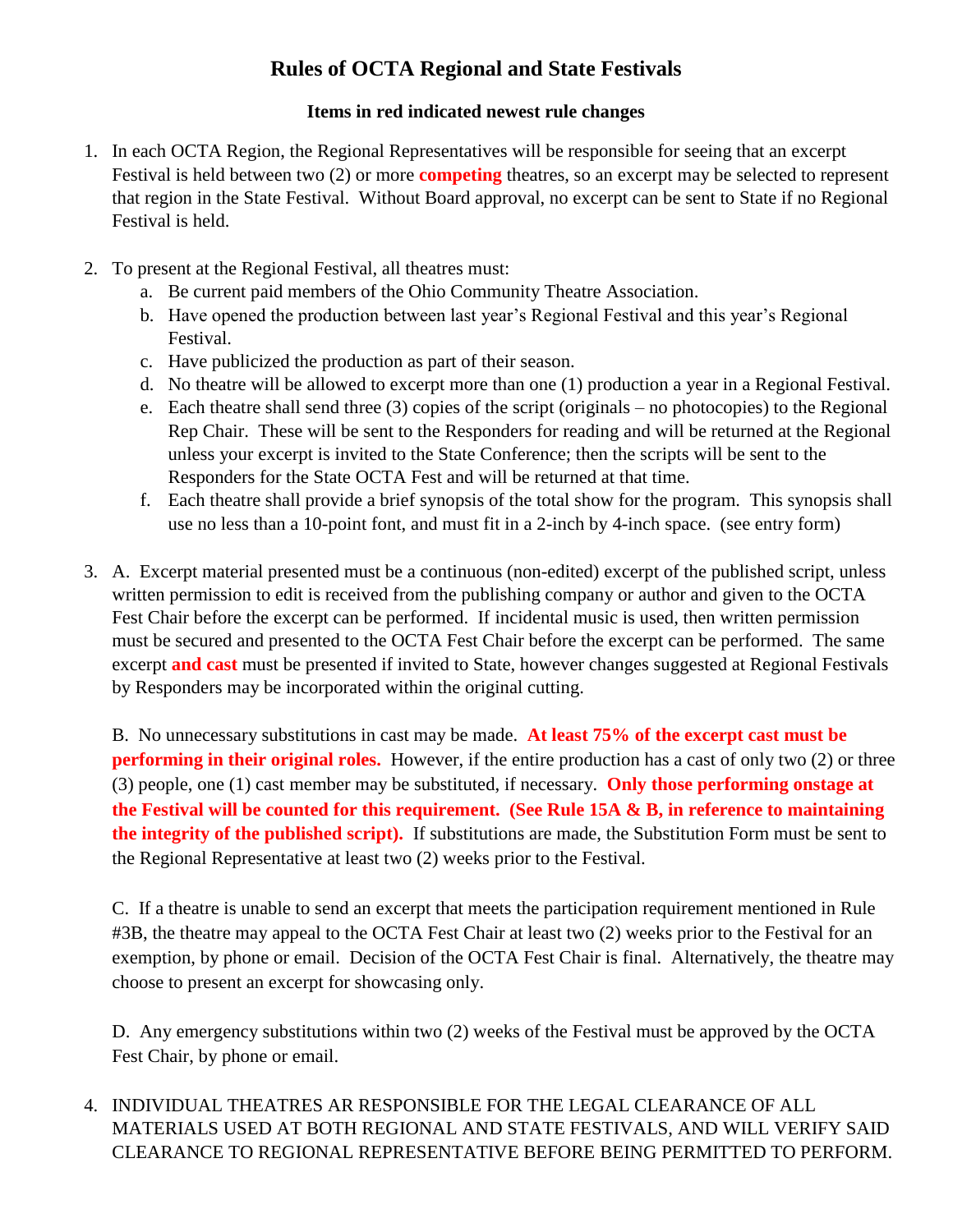Regional Representatives will present all verifications to the OCTA Fest Chair before the performance. For convenience, a sample letter and the official warranty form are provided for use in obtaining clearance from the leasing houses, playwright, or publisher. The Warranty Form is the only form that will be accepted as proof of clearance. In addition, as stated in Rule #3A, if you are editing, or using incidental music, you must also present your written permission for each area to the OCTA Fest Chair.

5. Excerpts are limited to a maximum of forty-five (45) minutes, not including official introduction. **Upon receiving the instruction to begin, each theatre will have forty (40) minutes to set their stage and perform. At the end of forty (40) minutes or the end of the excerpt, whichever comes first, there will be a brief blackout. This will be followed by lights-up for strike, which must be completed in a maximum of five (5) minutes.** There is no minimum time. Responders will not comment on anything after the black-out. The official timer shall be provided by the Regional Representative or State Conference Chair.

Following the five (5) minute strike period, representatives of the performing theatre will be seated in the house, where the responders will have up to three (3) minutes each to critique the excerpt. The theatre may choose who will represent them. This may include the director, producer, cast, designers, and/or crew – at the theatre's discretion.

- 6. Introduction of all excerpts will be made in a uniform manner by one person at each Festival (Regional Representatives or their appointment substitute at Regional Festivals; State OCTA Fest Chair at State Festival), and will be limited to the name of the play and the author.
- **7.** No performer may appear in an excerpt at the Festival if he or she received or will receive **compensation** for the role in that theatre's **excerpt over and above registration fees.**
- 8. It is recommended that each Regional Festival comply with the restrictions used at the State level. Each excerpt receiving an invitation to perform at the State Festival should keep in mind the physical limitations of stage size and lighting (6 areas). Each excerpt will be allowed five (5) minute strike.
- 9. A. Regions with two (2) to four (4) entries in their Festival will have one (1) excerpt invited to represent the Region at the State Festival. Regions with five (5) to eight (8) entries in their Festival will have two (2) excerpts invites to represent the Region at the State Festival. Regions with nine (9) to twelve (12) entries in their Festival will have three (3) excerpts invited to represent the Region at the State Festival. Regions with thirteen (13) to sixteen (16) entries will have four (4) excerpts invited to represent the Region at the State Festival. Regions with seventeen (17) or more entries in their Festival will have five (5) excerpts invited to represent the Region in the same manner. Any theatres showcasing (i.e. not to be considered as an invitee to the State Festival) will not be included in the number of entries used to determine the number of invitees to represent the Region at the State Festival.

Aa. Any theatre(s) choosing to showcase at the Regional Festival must communicate this to the State OCTA Fest Chair by marking such intention on the entry form. Should an unforeseen circumstance arise that would keep a theatre from going to State, it may change its status by notifying the State OCTA Fest Chair prior to the start of the Festival.

Ab. The theatre(s)/production(s) who have chosen to showcase will be announced to the Responders at their initial meeting with the OCTA Fest Chair, and shall be identified in the program as a "Showcase Excerpt."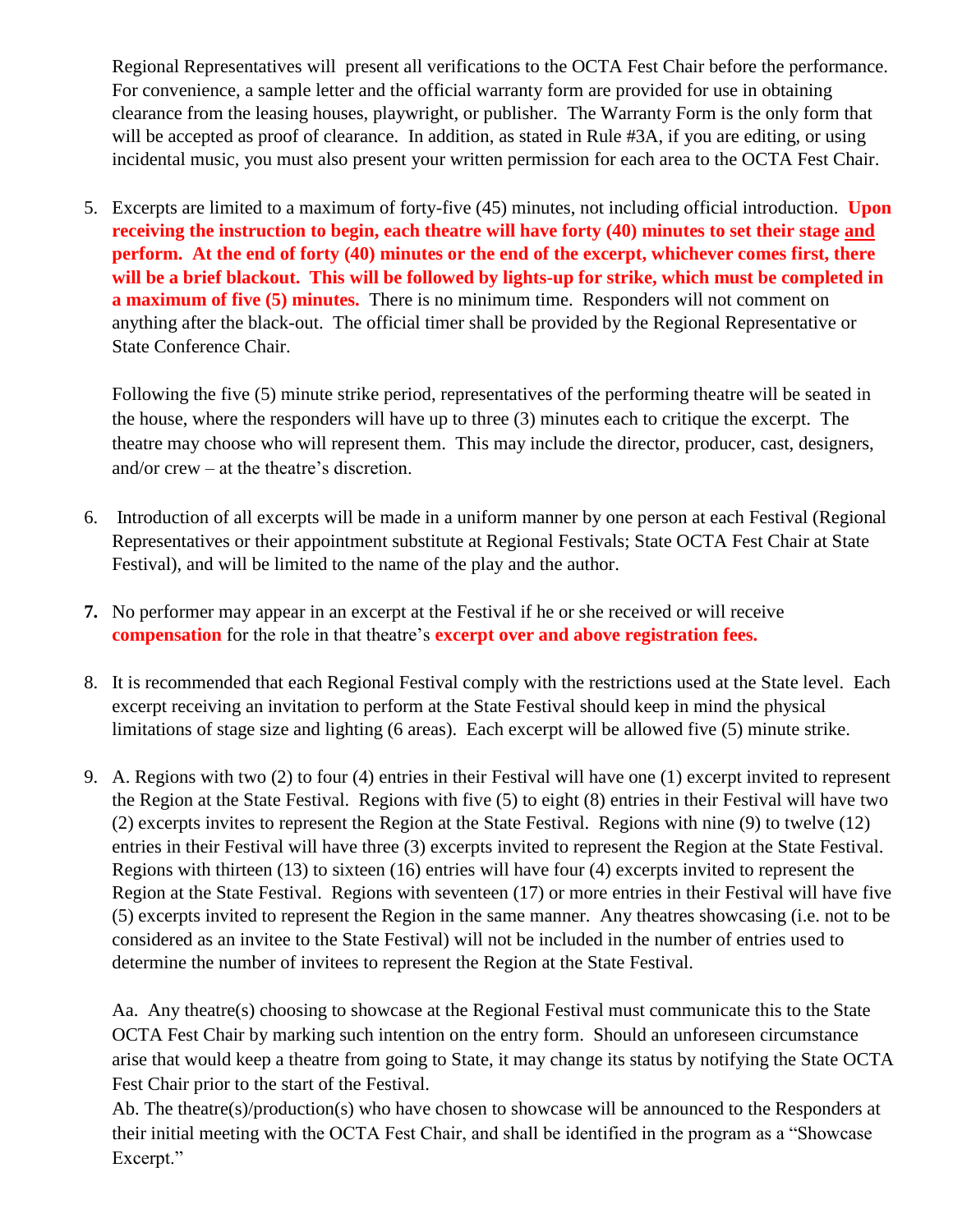B. In each Region, the Responders must select one (1) alternate excerpt. Even if two (2) or more excerpts have been invited under Rule 9A, one (1) alternate must be selected. **If an invited excerpt is not able to appear at the State Festival, the alternate from that region will be asked to fill the vacancy. If that alternate has already been invited, or it cannot attend the State Festival, the vacancy will then be filled by the alternate rotation cycle, as described in Rule 9Ba.**

Ba. The OCTA Board recommends that a minimum of fourteen (14) excerpts be chosen to perform at the State Conference. If the number of theatres selected by the Responders does not equal fourteen (14) or more, then the alternates shall be invited in a rotating order, beginning with **Southeast Region, Southwest Region, West Region, Central Region, Northeast Region, and Northwest Region,** to complete the recommended fourteen (14) performances. **If any Region is not able to fill their invited number of excerpts, this rotation cycle will be used to fill the vacancy, as per Rule 9B.**

C. The three (3) Responders at the Regional Festival will extend the invitation(s) to the excerpt(s) to perform at the State Festival.

D. Awards for merit, excellent, or outstanding in any or all aspects of the production (i.e. acting, directing, etc) may be presented at the discretion of the Responders.

- 10. Three (3) qualified Responders will be used. They will represent a broad range of theatre experience, and approach their critiques in a constructive and educational manner.
- 11. Responders shall be thoroughly briefed concerning the Festival Rules, Responders' criteria, awards, etc., by the OCTA Fest Chair prior to the Regional and State Festivals.
- 12. A Director's meeting will be held preceding the Regional and State excerpts on the day of the performance. This meeting will include the OCTA Fest Chair or his/her appointee. Directors, one (1) technical person from each entering theatre, Stage Manager, Lighting Operator, and Sound Operator. Time will be provided for the cast to walk the stage. THIS IS NOT A REHEARSAL TIME.
- **13.** Any person attending or participating in any manner in the Regional or State Festival must be a paid registrant of the Festival. **If any attendee or participant of any age causes a distraction during an excerpt, that patron may be asked to step outside of the performance area immediately.**

#### **14.** Non-compliance with any rule will result in disqualification by the OCTA Fest Chair.

#### 15. EDITING

- A. Excerpts must be performed as written unless permission is received see Rule #3A. The time period and gender of characters may not be altered without the express written permission of the author or publishing house. Written permission must be presented to OCTA Fest Chair prior to performance of the excerpt.
- B. Characters may not be combined unless a published addendum or alternate version exists in the script performed.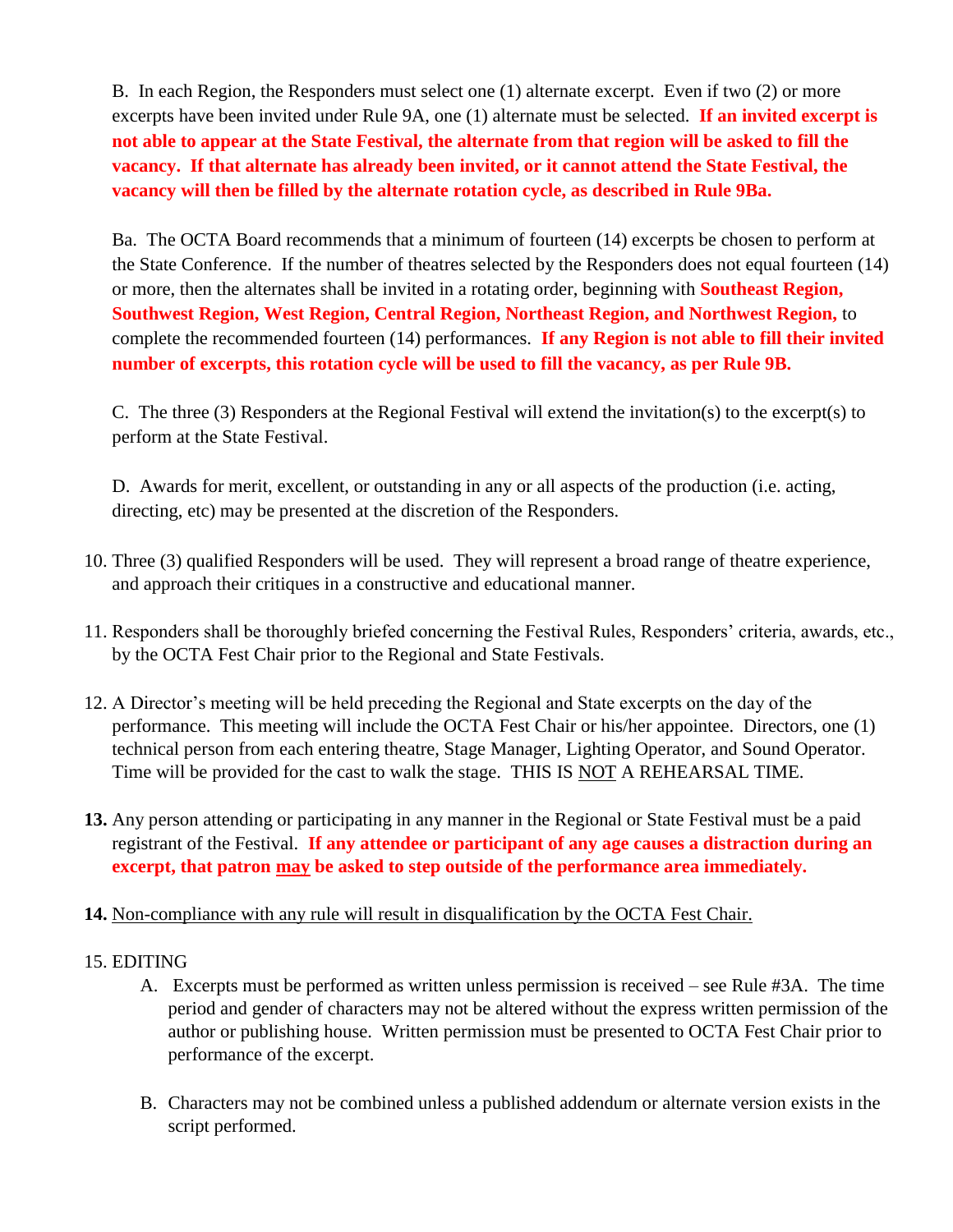- 16. Disqualification/Protest/Appeals
	- A. Protest: Anyone wanting to report a possible rules violation must do so in writing within 30 minutes following the completion of the excerpt in question to the OCTA Fest Chair in charge of that Regional.
	- B. Disqualification: Any excerpt or theatre that is being considered for disqualification for a rule(s) violation will be notified as soon as possible prior to the Appeals Committee meeting.
	- C. Appeals: The Director, or his/her appointee, and one (1) other representative of the excerpt or theatre may appeal any protest. Appeals must be done in person the same day as the protest is filed.
	- D. The Appeals Committee: The Appeals Committee will consist of: the OCTA Fest State Chair in charge of the Regional; one (1) OCTA State Board of Directors member, or in cases when a Board of Directors member is unavailable or involved with the excerpt or theatre in question, an appointee of the OCTA Fest Chair; and one (1) Regional Representative of the State Chair's choosing.
	- E. Appeals Committee members should not be a member of, or part of any excerpt or theatre presenting excerpts at the Regional.
	- F. The Appeals Committee will make itself available in an announced meeting place following the last excerpt performed each day to hear the protest and appeal.
	- G. Decisions of Disqualification are the responsibility of the State OCTA Fest Chair in charge of the Regional and are final.
	- H. These rules and disqualification processes apply to State as well as Regionals.

#### 17. Disqualification Proceedings

- A. The OCTA Fest Chair will initiate disqualification proceedings for non-compliance with any rule, regardless of whether a formal protest was received or not.
- B. Disqualifications at Regional means that the excerpt cannot go on to State, but awards can be given. At State, disqualification means that no awards will be given.
- C. If a group is disqualified, it will be announced along with the reasons why before awards are given at the conclusion of the Regional or State Festival.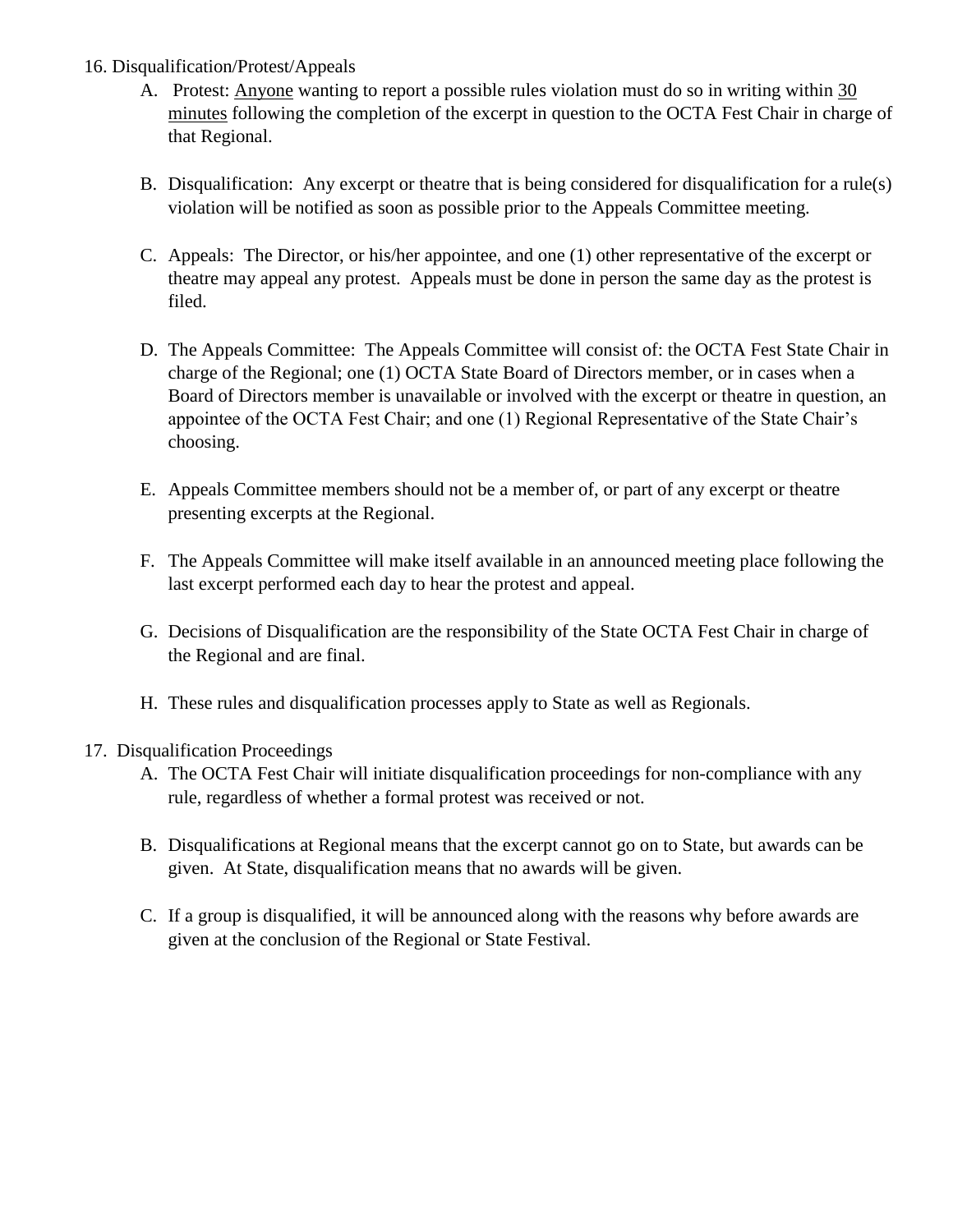# **SAMPLE LETTER TO REQUEST CLEARANCE**

(date)

Leasing Agent Name Attn: Amateur Leasing Department Address City, State Zip

Dear Sir:

The (insert your theatre name) requests to perform an excerpt of (insert name of play and author) at the Regional OCTA Fest, sponsored by the Ohio Community Theatre Association (OCTA) to be held on (insert date of Regional Festival).

The rules of the Festival require that we do a continuous, non-edited excerpt, and that it be no longer than 30 – 35 minutes.

Please send an invoice for the appropriate royalty payment for this performance. If our theatre is chosen to perform at the State OCTA Fest in September, we will arrange to pay an additional royalty.

Thank you for your assistance in this matter.

Sincerely,

**NOTE TO THEATRES:** If you are using incidental music with your excerpt, you need to write for royalty rights for the use of the music, and this written permission needs to be submitted with your theatre entry along with your warranty form. If you have the ASCAP license through AACT, this only covers pre-show music, and NOT incidental music during the performance.]

If you wish to edit your excerpt, you need written permission that needs to be submitted with your theatre entry form along with your warranty form.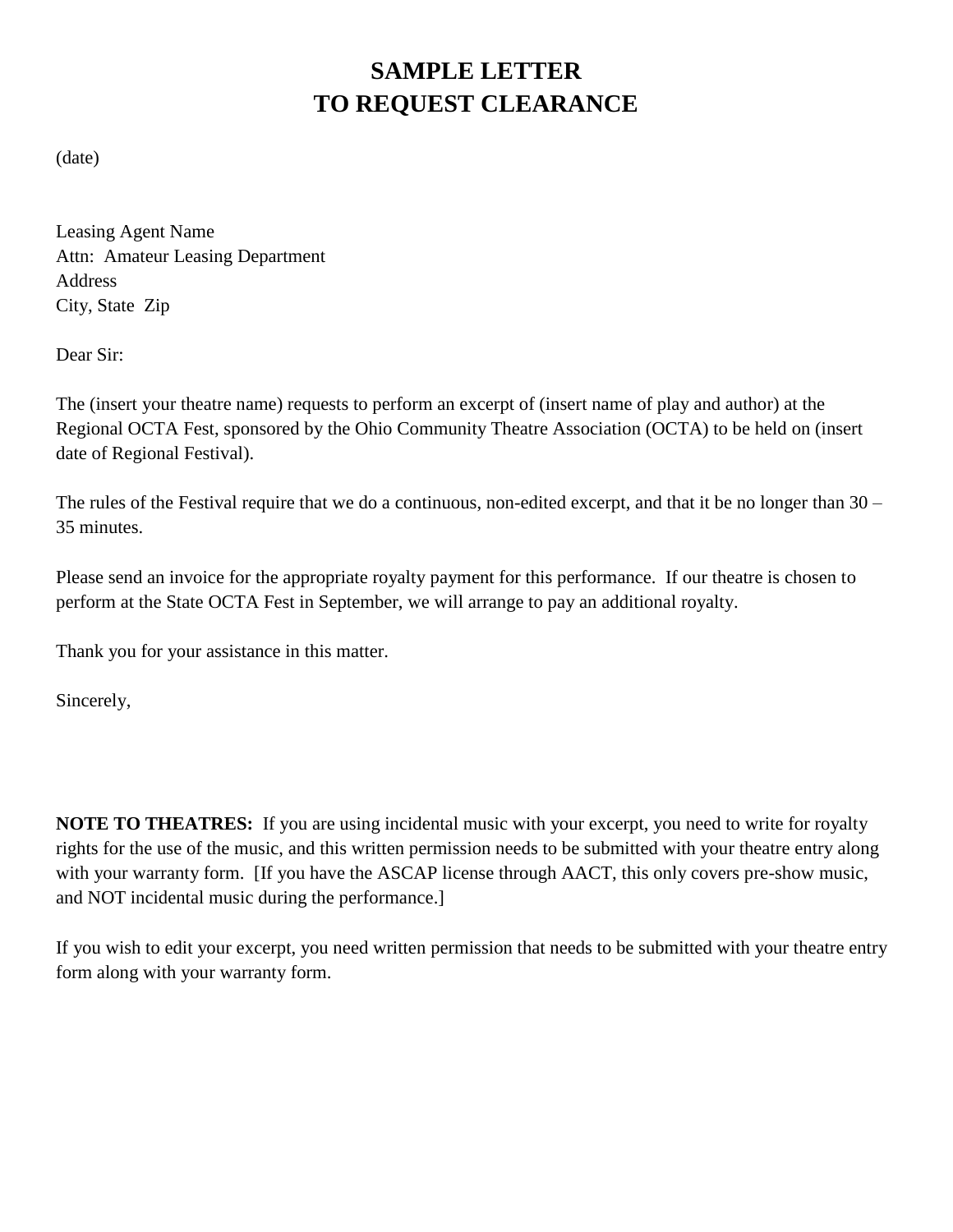# **OHIO COMMUNITY THEATRE ASSOCIATION WARRANTY**

| This Warranty is guaranteed to the Ohio Community Theatre Association (hereinafter OCTA) by                                                                                                                                                                                                                                                                                                                                                                                                                                                                                                                                                                                                                                                                                                                                                                          |                        |  |  |
|----------------------------------------------------------------------------------------------------------------------------------------------------------------------------------------------------------------------------------------------------------------------------------------------------------------------------------------------------------------------------------------------------------------------------------------------------------------------------------------------------------------------------------------------------------------------------------------------------------------------------------------------------------------------------------------------------------------------------------------------------------------------------------------------------------------------------------------------------------------------|------------------------|--|--|
|                                                                                                                                                                                                                                                                                                                                                                                                                                                                                                                                                                                                                                                                                                                                                                                                                                                                      | (hereinafter Theatre), |  |  |
| an ___________ Ohio / ____________ Kentucky / ______________ West Virginia / ___________ Indiana,                                                                                                                                                                                                                                                                                                                                                                                                                                                                                                                                                                                                                                                                                                                                                                    |                        |  |  |
| _____ non-profit corporation / _____ unincorporated association, whose legal notice mailing address is:                                                                                                                                                                                                                                                                                                                                                                                                                                                                                                                                                                                                                                                                                                                                                              |                        |  |  |
|                                                                                                                                                                                                                                                                                                                                                                                                                                                                                                                                                                                                                                                                                                                                                                                                                                                                      |                        |  |  |
|                                                                                                                                                                                                                                                                                                                                                                                                                                                                                                                                                                                                                                                                                                                                                                                                                                                                      |                        |  |  |
|                                                                                                                                                                                                                                                                                                                                                                                                                                                                                                                                                                                                                                                                                                                                                                                                                                                                      |                        |  |  |
|                                                                                                                                                                                                                                                                                                                                                                                                                                                                                                                                                                                                                                                                                                                                                                                                                                                                      |                        |  |  |
| The Theatre hereby warrants that it has secured all rights to present its excerpt from the play                                                                                                                                                                                                                                                                                                                                                                                                                                                                                                                                                                                                                                                                                                                                                                      |                        |  |  |
| as part of the OCTA Fest scheduled                                                                                                                                                                                                                                                                                                                                                                                                                                                                                                                                                                                                                                                                                                                                                                                                                                   |                        |  |  |
|                                                                                                                                                                                                                                                                                                                                                                                                                                                                                                                                                                                                                                                                                                                                                                                                                                                                      |                        |  |  |
| by payment of royalties on the _______________________(day) of _________________(month),                                                                                                                                                                                                                                                                                                                                                                                                                                                                                                                                                                                                                                                                                                                                                                             |                        |  |  |
| 20____, or by other consideration. The Theatre fully understands and acknowledges that OCTA refuses to<br>accept for performance any excerpt without the prior, full knowledge and consent of the owner or appropriate<br>agent for the owner of the rights to the performed material and/or including royalty for incidental music, if used.<br>Therefore, the Theatre, for itself, its directors, agents, officers, successors, and assigns, hereby shall indemnify,<br>warrant, defend, and save OCTA, its directors, agents, officers, employees, representatives, successors, and<br>assigns, harmless from any liability in tort, contract, equity, or other theory of recovery, for damages, attorney<br>fees, court costs, or other expense or remedy, which may be caused by the presentation and performance of the<br>Theatre's excerpt in the OCTA Fest. |                        |  |  |
| In Witness Whereof, the Theatre, by two of its officers, executes this Warranty under the express, formal<br>authority of the Theatre's governing board, on the ______(day) of ______(month), 20___.                                                                                                                                                                                                                                                                                                                                                                                                                                                                                                                                                                                                                                                                 |                        |  |  |
|                                                                                                                                                                                                                                                                                                                                                                                                                                                                                                                                                                                                                                                                                                                                                                                                                                                                      |                        |  |  |
| (signature)                                                                                                                                                                                                                                                                                                                                                                                                                                                                                                                                                                                                                                                                                                                                                                                                                                                          | (signature)            |  |  |
| $Its: ____________$<br>(print name $&$ title)                                                                                                                                                                                                                                                                                                                                                                                                                                                                                                                                                                                                                                                                                                                                                                                                                        | (print name & title)   |  |  |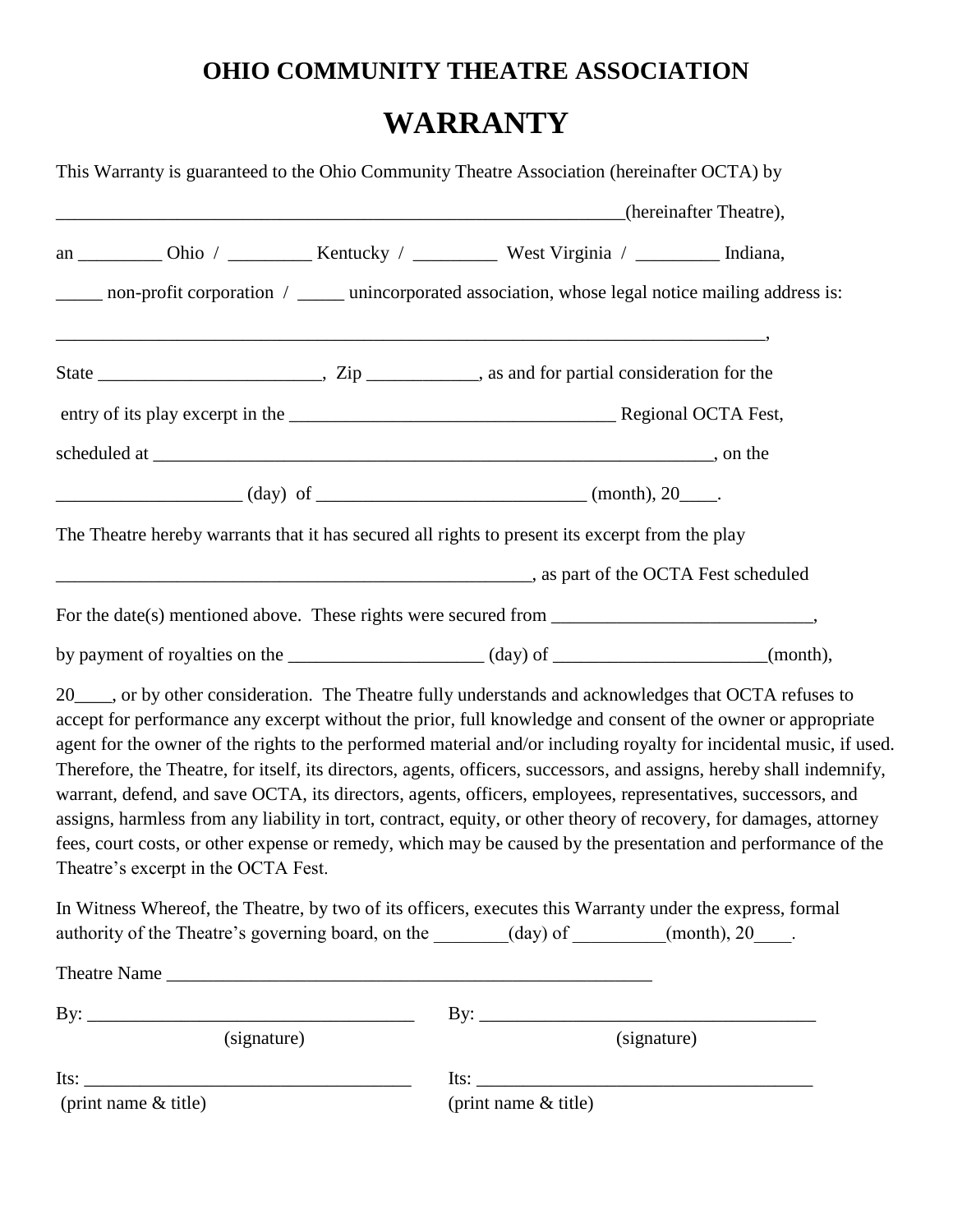### *Contact information for your Regional Reps*

#### **CENTRAL**

Kate Charlesworth-Miller **Amanda Harper** Tahrea Maynard 3212 Middleboro Way 107 Toad Hollow 3045 Addison Dr. Dublin, OH 43017 Chillicothe, OH 45601 Grove City, OH 43123 C: 614-361-6723 C: 740-253-3763 C: 740-497.3409 E: kcm0984@aol.com E: mandee4ever@hotmail.com E: tahreamaynard@yahoo.com

#### **NORTHEAST**

Dan Gerbracht Cory Ott Autumn Ridler 729 Sapp Rd #204 469 McEntee Dr. 135 Meadowvale Dr. Ravenna, OH 44266 **Manual Wadsworth, OH 44281** Rittman, OH 44270 C: 330-554-8673 C: 330-835-7801 C: 440-552-5314 E: dgerbracht@gmail.com E: wadsworthfootlighters@yahoo.com E: alridler@yahoo.com

Kelsey Sandmann 607 Trease Rd. Wadsworth, OH 44281 C: 330-347-0303 E: ksandmann94@aol.com

Samantha Henry **Michelle Johnson** Linda McClure 1406 Huntington Dr. 230 E Chestnut St. 227 E. Main St. Findlay, OH 45601 **Findlay, OH 45601** Wauseon, OH 43567 **Ft. Jennings, OH 45844** C: 419-429-9039 C: 419-270-5071 H: 419-233-1168 E: samanthalynn882003@yahoo.com E: msjcatmom@gmail.com E: birdlady@bright.net

#### **NORTHWEST**

Mitch Antesky **Solution Harley Berry Containers** Jan Miller 4150 Dahlia Dr. 3432 Goddard Rd. 4150 Dahlia Dr. 7900 Davidson Dr. Toledo, OH 43611 Toledo, OH 43606 Toledo, OH 43611 Delphos, OH 45844 C: 419-356-6959 C: 419-360-5639 C: 419-262-9899 C: 419-204-7246 E: bumrrr@gmail.com E: jbarton22@msn.com E: boyharly@hotmail.com E: danjange@watchtv.net

**SOUTHEAST**

Joe Balding **Billie Harmon** 53 Morris Ave. 1600 Core Rd. Athens, OH 45701 **Parkersburg, WV 26101** Parkersburg, WV 26101 C: 740-590-0023 H: 304-428-6528

E: athensjoe@gmail.com E: billiek1@suddenlink.net

#### **SOUTHWEST**

Lindsey Huffaker **Peggy Kenney Ray Lebowski** 

Kevin Knoll **Robert Weidle** 5633 Lake Manor Dr. 5701 Eaglesridge Ln. Fairfield, OH 45014 Cincinnati, OH 45230 C: 513-805-3910 C: 513-405-1882 E: knoll64@zoomtown.com E: rweidle@fuse.net

1706 Woodburn Ave. 3156 Queen City Ave. 5444 Fenwick Ave. #12 Covington, KY 41011 Cincinnati, OH 45238-2319 Cincinnati, OH 45212 C: 859-907-4465 C: 513-615-2837 C: 513-317-5631 E: mousiechick5@me.com E: pkenney27@zoomtown.com E: biglebowski1128@gmail.com